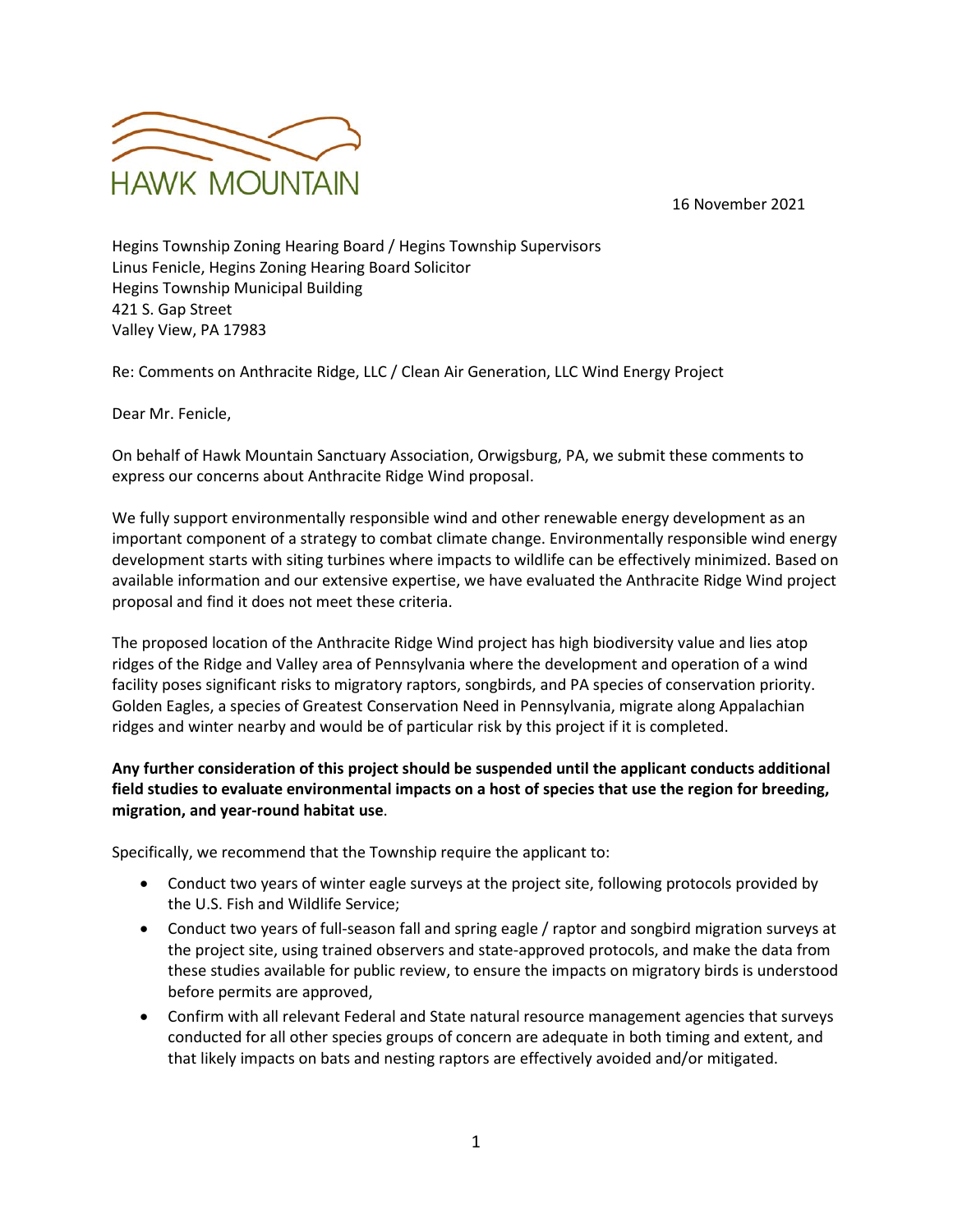The proposed location of the Anthracite Ridge Wind project is just north of the Kittatinny Ridge, the biodiversity value of which is well-established. Kittatinny Ridge is designated a Conservation Landscape by Pennsylvania Department of Conservation & Natural Resources, and a Global Important Bird Area by National Audubon Society, among other distinctions. The ridge hosts tens of thousands of hawks, eagles, and other raptors during migration each year, as documented at Hawk Mountain Sanctuary and several other nearby raptor count sites within the Hawk Migration Association of North America network (hawkcount.org).

Ridges parallel to the Kittatinny/Blue Mountain also host migrating raptors, including regionally large numbers of Golden Eagles, with some showing higher numbers than are seen along the Kittatinny Ridge.

The Appalachians serve as a key corridor for migrating songbirds. Hawk Mountain records more than 30,000 songbirds on average each fall flying along the Kittatinny Ridge. Records from birdwatchers on other Appalachian ridges suggests the ridges near the project site also host substantial numbers of migrating songbirds.

## Eagles at Risk

As discussed in the preceding section, the proposed location of the Anthracite Ridge Wind project is within an area of enormous importance for Bald and Golden Eagles and other raptors. The proposed project location is 35 miles northeast of a site that records more than 200 migrating Golden Eagles each fall and greater than 20,000 migrating raptors. Moreover, a multi-ridge study in the 1990s, showed significant numbers of eagles migrating along the Tuscarora Mountain, a ridge that lies due west of the Susquehanna River and across the river from the two ridges where this project is proposed. Satellite tracking data for ~100 Golden Eagles (approximately 2% of the eastern population) indicates that the proposed project site is used by this species in spring migration, winter, and fall. [1](#page-1-0) Bald Eagles have also been documented using the project area regularly and are seen wintering nearby.

Pennsylvania is a disproportionately important place for Golden Eagle conservation. The small eastern population, e.g., 5,000 birds, has been shown to winter and migrate through Pennsylvania in higher numbers than any other region. Because of the importance of Pennsylvania to Golden Eagles, they were designated a *Species of Greatest Conservation Need* by the PA Game Commission in 2015.

The harmful impacts of wind turbines on Golden Eagles are well-documented. A recent study found that Golden Eagles are at risk of **population-level declines** because of wind energy development. Ridgetops are an important component of habitat for these birds throughout the year, and in winter hillsides and cliffs are important as well, thus wind development in these habitats is a particular threat.

Both eagle species are protected under the Federal Bald and Golden Eagle Protection Act, which makes killing an individual of either species illegal, regardless of whether this is intentional or unintentional.

## Risks to other Birds

<span id="page-1-0"></span>The Pennsylvania Wildlife Action Plan Conservation Opportunity Area Tool indicates that several State of North America's Birds Watch List species also are found within the proposed project site, including Cerulean Warbler, Eastern Whip-poor-will, and Wood Thrush. Other raptors listed as Species Greatest of Conservation Need may also use the site as a migration corridor, including Northern Goshawk and